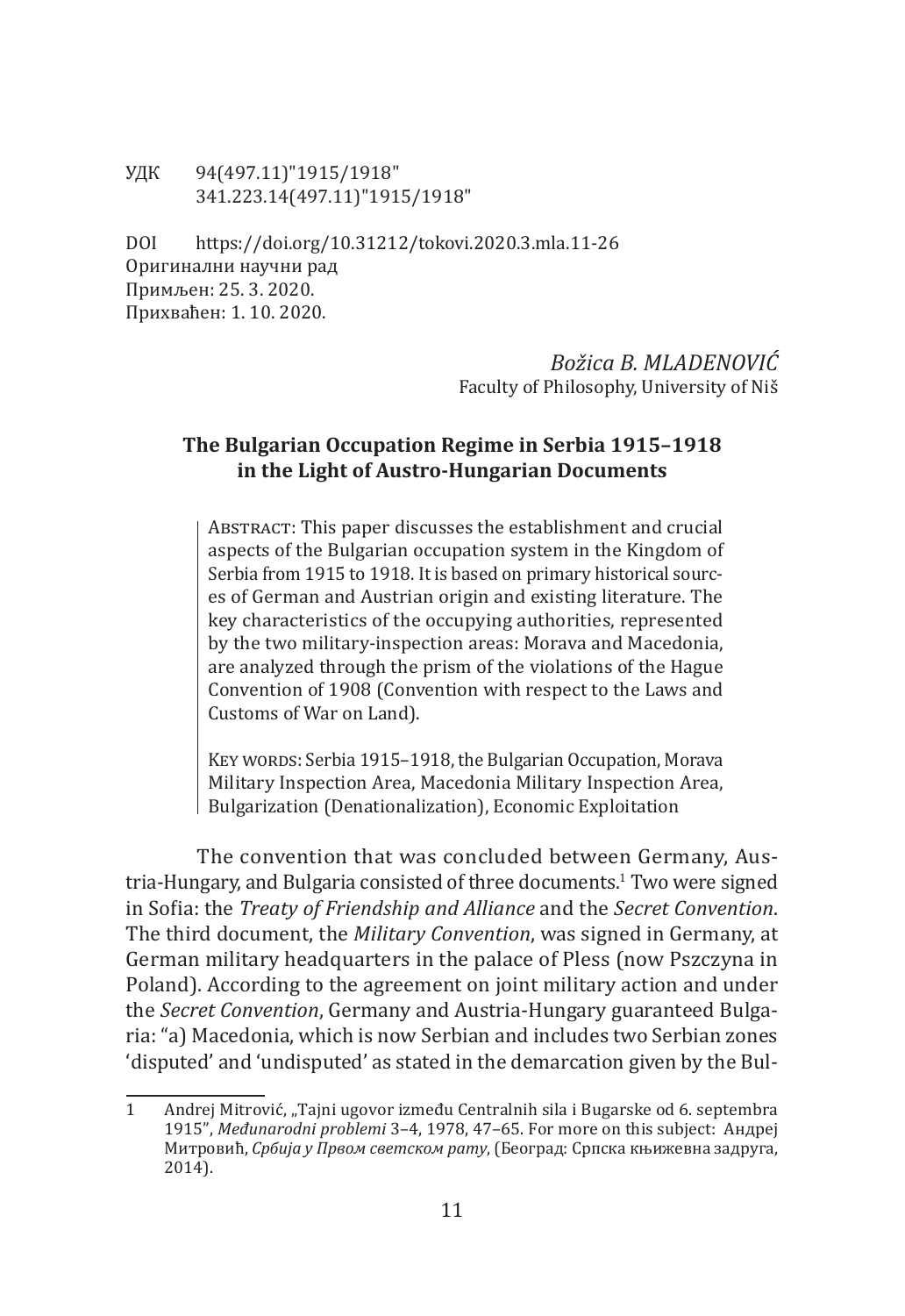garian-Turkish agreement of 29 February/13th March 1912 [...]; b) Serbian territory east of the line: Morava river starting from the Danube to the confluence of the two Morava rivers, Bulgarian [South] and Serbian [Western], flowing watershed of these rivers, passing the ridge of the [Skopje] Montenegro, through the Kačanik Gorge, climbing the peaks of the mountain Šara, and reaching the border of the San Stefano Bulgaria following it further."<sup>2</sup> The Convention gave Bulgaria the possibility to take over certain areas of Romania and Greece if they did not join the Central Powers.<sup>3</sup>

After the treaties of London (30 May 1913) and Bucharest (10 August 1913), the Kingdom of Serbia encompassed an area of 87,300 km<sup>2</sup>. The *Secret Convention* planned a territorial expansion on behalf of Bulgaria of  $51,\!425$  km $^2$ , which accounted for almost  $59$  percent of the prewar territory of the Serbian state. Before the war, 2,684.168 inhabitants, or 55.6 percent of the total population, lived on this territory. The territory of the Bulgarian state would rise to  $163,\!425$  km $^{\prime}$  (based on its prewar size, the increase was 35 percent), and the population to 7,370,468 (an increase of 57.2 percent). $4$ 

In early December of 1915, Bulgaria demonstrated that its territorial claims at the expense of Serbia went beyond the agreement signed on 6 September 1915.<sup>5</sup> On 4 December, Bulgarian commissioner in the German Supreme Command showed a letter from the president of the Bulgarian Government, which showed that the Bulgarians were "very much interested in exceeding the borders guaranteed by the convention in order to take over the whole railway line Smederevo – Niš".<sup>6</sup> The formal step was made by King Ferdinand, Prime Minister Radoslavov and General-in-Chief Zhekov while visiting Kaiser Wilhelm II of Hohenzollern. On 10 February 1916, during a conversation between the Bulgarian and German representatives, the Bulgarian side requested the territories on the left bank of the Morava River, a part of Kosovo, and parts of Albania, which

<sup>2</sup> Politisches Archiv des Auswartigen Amtes in Bonn (AA-Bonn, Oxfort) Ox. 97, PAbt, Deutschland 128 Nr 8 geheim, Bd. 18, Conventions secrete*.*

<sup>3</sup> Милчо Лалков, *Балканската политика на Австро-Унгарија 1914–1917*, (Софија: Наука и изкуство, 1983); Živko Avramovski, *Ratni ciljevi Bugarske i Centralne sile 1914–1918*, (Beograd: Institut za savremenu istoriju, 1985); Wolfgang-Uwe Friedrich, "Bulgarien und die Mächte 1913–1915. Ein Beitrag zur Weltkriegs- und Imperialismusgeschichte", *Quellen und Studien zur Geschichte des östlichen Europa,* Bd. 21, (Stuttgart, 1985).

<sup>4</sup> AA-Bonn, Ox. PAbt, Deutschland 128 Nr 8 geheim, Bd. 19.<br>5 Andrei Mitrović. Prodor na Balkan. (Beograd: Zavod za ud

<sup>5</sup> Andrej Mitrović, *Prodor na Balkan*, (Beograd: Zavod za udžbenike, 1981), 394–405.

<sup>6</sup> Андреј Митровић, "Стварање немачке окупационе зоне и аустроугарске управе у Србији (јесен 1915 – пролеће 1916)"*, Историјски гласник*, бр. 1–2, 1977, 26–28.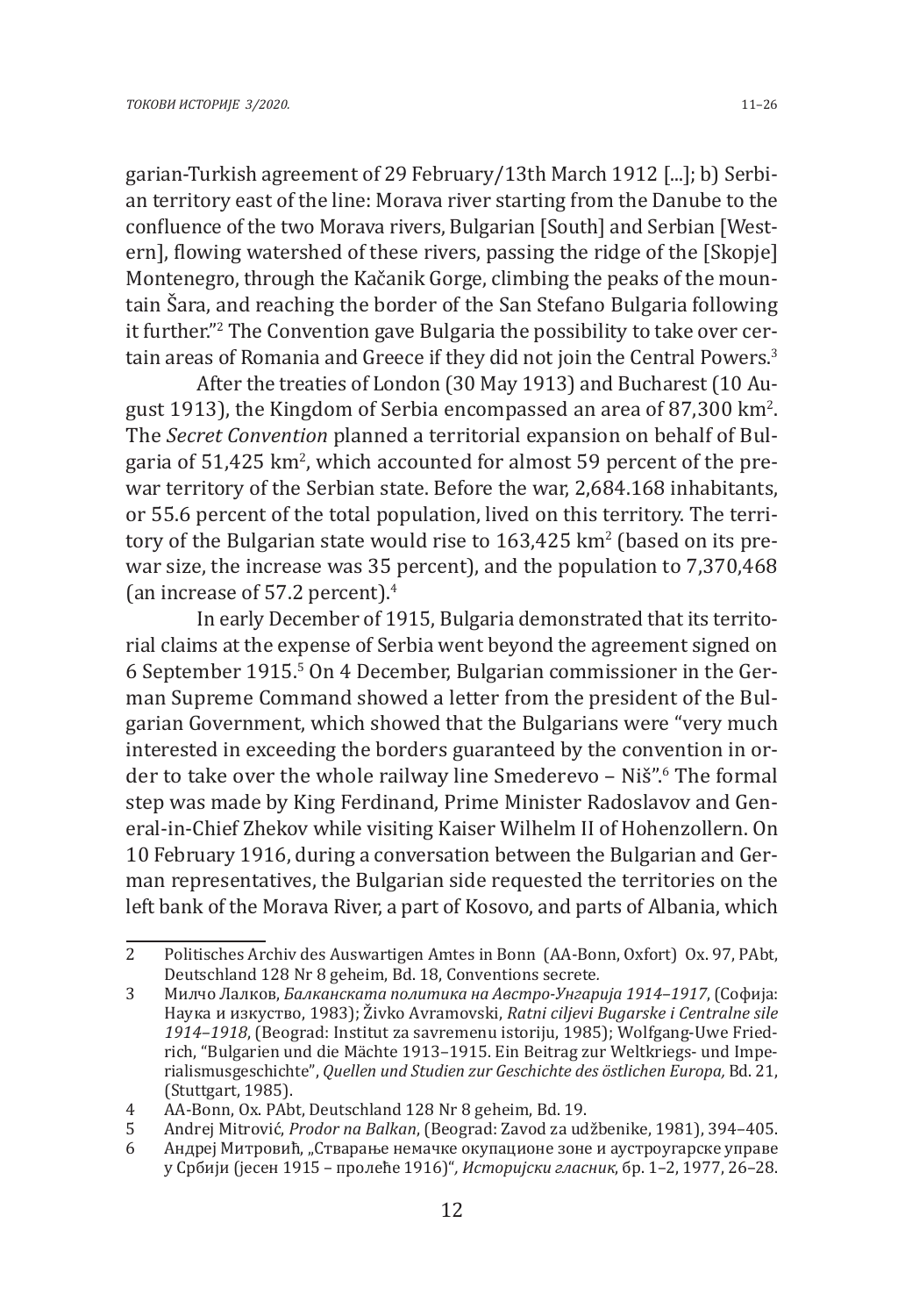had been occupied by Bulgarian troops. The Bulgarians then asked for territory with Smederevo, Smederevska Palanka, Rača, the districts of Levač and Temnič (so that the border line would go up to Kragujevac), Trstenik, Kruševac, Aleksandrovac, the peaks of Kopaonik Mountain, Priština, Prizren, and eastern Albania.' These requirements were in full compliance with the Bulgarian aspirations to seize as much territory of Serbia, Montenegro and Albania as possible.

Before long, relations between Austria-Hungary and Bulgaria reached a serious crisis due to Bulgaria's claims to Kosovo and Albania.<sup>8</sup> The Austro-Hungarian diplomats and military representatives in Sofia and Kyustendil, Bulgaria's Supreme Command headquarters, demanded, verbally and in written form, a stop to the establishment of Bulgarian administration in parts of Kosovo and Albania. The same requests were made by Emperor Franz Josef I, Minister Burian, and General Conrad von Hötzendorf, during the visit of King Ferdinand I, Prime Minister Radoslavov, and General Zhekov to Vienna and Teschen, the center of the Imperial and Royal High Command in mid-February of 1916. In Teschen, Ferdinand and Hötzendorf got into a serious quarrel. At that point, the Austro-Hungarian troops had crossed the line of demarcation with the Bulgarian army at many locations and occupied the territory held by the Bulgarians. This crisis deepened, especially after the armed resistance of a Bulgarian commander in Kačanik who had forced the imperial-royal troops to withdraw.<sup>9</sup>

By March, it was clear that Austria-Hungary and Bulgaria could not find a common ground. Therefore, Vienna accepted Field Marshal von Mackensen as a mediator. As a result of his personal visit to Sofia and his meetings with Ferdinand and Radoslavov, Bulgaria approved one of Germany's compromise plans proposed earlier. This paved the way for an agreement on the demarcation line between the Austro-Hungarian and Bulgarian commands signed on 1 April 1916. The agreement was based on the understanding that the area with the towns of Prizren and Priština would remain under Bulgarian rule, while Elbasan and Djakovica would fall under the Austro-Hungarian rule. Both sides accepted that the agreement was "exclusively military in nature" and that the two governments would be able to find another solution later.<sup>10</sup> Thus, Bulgaria succeeded

<sup>7</sup> *Ibid.*<br>8 Жив

Живко Аврамовски, "Бугарске претензије на анексију делова Косова у првом светском рату (1915–1916)", *Југословенско-бугарски односи у XX веку* 2, 1982, 110–151.

<sup>9</sup> Митровић, "Стварање немачке зоне", 31–33.

<sup>10</sup> *Ibid*.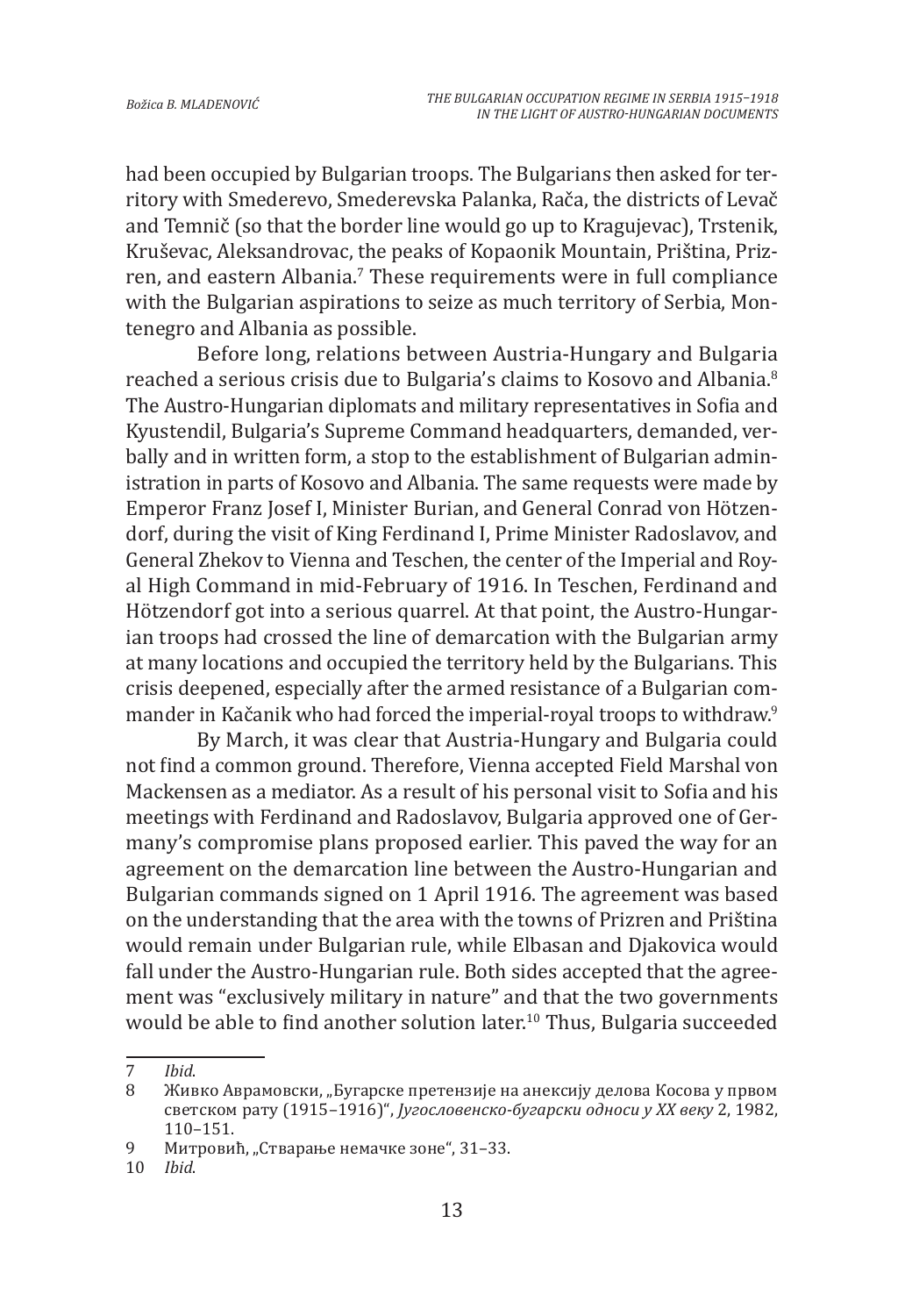in getting the Central Balkan territories, which stretched far to the west of the line drawn in the treaty of 6 September 1915.**<sup>11</sup>**

The various regulations that the Bulgarian authorities enacted following the occupation violated the stipulations of the Convention with Respect to the Laws and Customs of War on Land, known as the Hague Convention of 1908. According to the Hague Conventions, an occupying force had very limited powers on the seized territory. The 43<sup>th</sup> article of the Rules clearly stipulates that the occupier is obliged to take all the measures in his power to establish and ensure, as far as possible, public order and safety, while respecting – unless absolutely prevented – the laws in force in the country. This meant that the municipal administration, judiciary, as well as educational, cultural, religious and charitable institutions could continue their work. Article 56 of the Convention precisely determines that the assets of these institutions are specially protected, so that even when they are state property they should be treated as private property. According to the former understanding and the applicable law, private property was sacrosanct and enjoyed special protection in relation to the state. It could become war spoils only if used for military purposes, but it had to be returned or compensated for at the peace settlement. According to Section b of Article 52, the issuing of a receipt for confiscated items, upon which the money was to be given, was an obligation. The occupier was entitled to public buildings, real estate, forests, and agricultural estates belonging to the state only as a usufructuary, i.e. he did not have the right to change their purpose.<sup>12</sup>

During the occupation regime in Serbia, the Bulgarian authorities especially violated Article 46 ("Family honor and rights, the lives of persons, and private property, as well as religious convictions and practice, must be respected."), Article 47 ("Pillage [of occupied zone] is formally forbidden") and Article 56 ("All seizure and deliberate destruction of his-

<sup>11</sup> The boundary of this zone stretched on the west: the peak Kozjak, the Drenska Mountain, the mountain Golešnica, the Skopje Montenegro, the Kopiljak, the Bojnik near Prokuplje; and on the East: follows Vardar and Bregalnica, including Adžibegovo, Kviseli, Stracin, including the Kozjak Mountain, the peak Patarica, follows the Vlasina River to the Suva Mountain and passes Niš (excluded). In eastern Serbia, the line began on the Danube, 5 km south of Mihajlovac, went 7 km south of Štubik, 2 km south of Popovac, then on the North, touching Luke, Krivelj, Bor, Valakonje, Soko Banja, Aleksinac, Korman (all these points excluded). Митровић, "Стварање немачке зоне", 32.

<sup>12</sup> Момир Милојевић, "Повреде Хашких и Женевских конвенција у Србији"', *Србија 1917. године*, ур. Славенко Терзић, (Београд: Историјски институт САНУ, 1988), 21–35.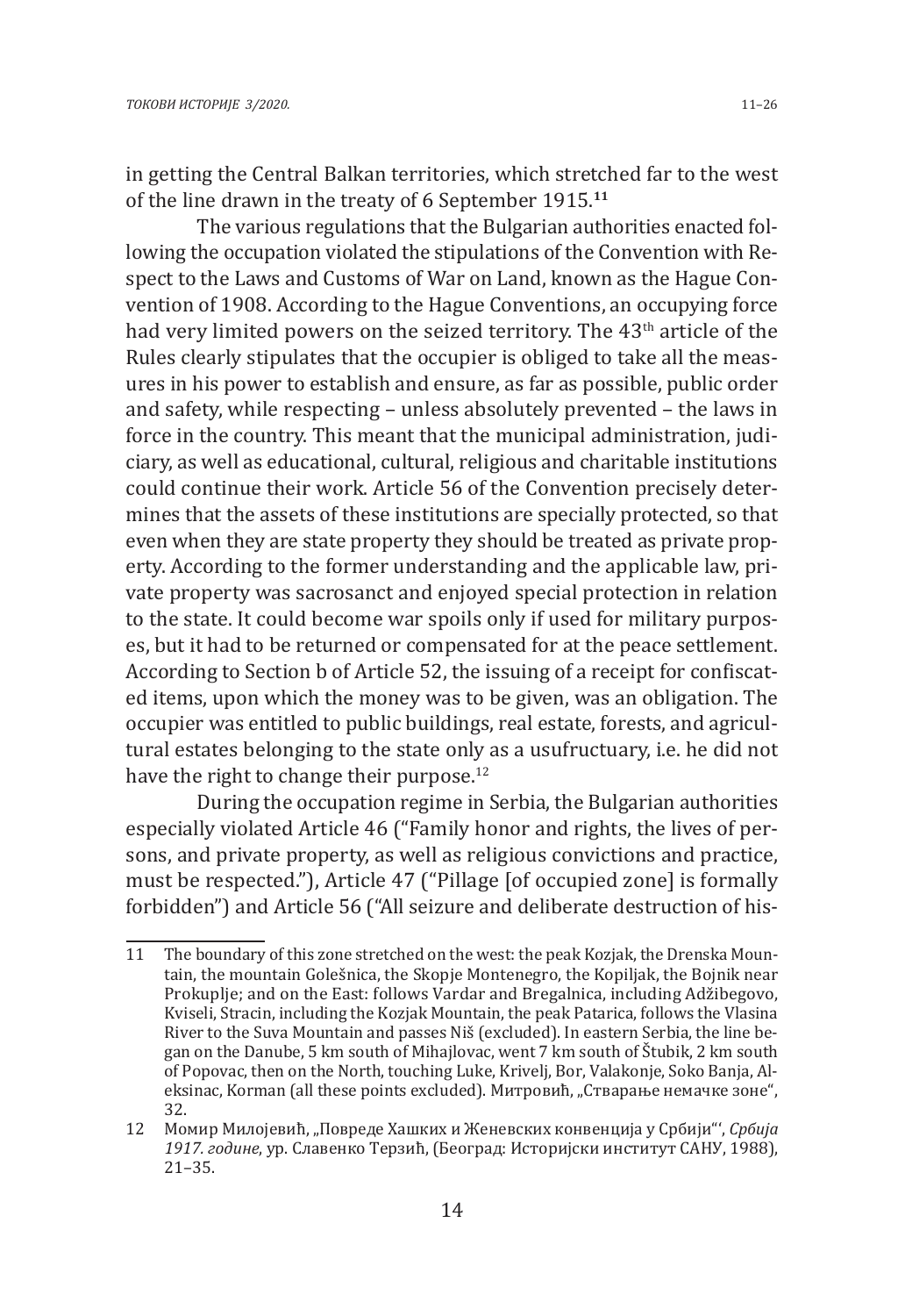toric monuments, works of art and science, is forbidden, and they should be specially protected").<sup>13</sup>

The task of the occupation authorities established on the territory of Serbia was twofold: first, to ensure the possessed territories and natural resources for the war economies of the winning countries, and second, to ensure the realization of plans each of these countries had, on the permanent acquisition of territories upon establishing peace. Therefore, the occupation authorities were exceptionally brutal in political life, attacking the patriotic and national feelings of the population and excessively exploiting their economic resources.

The Bulgarians structured the internal organization of the Morava Military Inspection Area to match the provisional conditions imposed by the war, but also with regard to the intention of permanently keeping these territories. It was a combination of military and civil administration. The role of the military was crucial and the highest military and civilian authority was in the hands of the military governor-general. The first governor was Major General Kutinčev. The area was divided into six districts: Požarevac, Negotin, Zaječar, Ćuprija, Niš and Vranje (which included the Pirot district). The bureaucracy, especially the managerial staff, as well as mayors were from Bulgaria.

At the beginning of 1916, Austria-Hungary opened a consulate in Niš and sent a consular representative to Skopje. The embassy in Sofia represented the immediate higher authority of these institutions.14 Soon after, it appeared that the occupying authorities were attempting to implement a quick and thorough Bulgarization, regardless of the means. Officers and teachers started arriving from Bulgaria, becoming the striking force of Bulgarization, together with the armed forces. Measures of denationalization were primarily directed against the Serbs. On 20 Febru-

<sup>13</sup> *Ibidem*.

<sup>14</sup> For this paper we have used primary historical sources of German and indirectly Bulgarian origin. These sources are material from archives of Bulgarian allies, Austro-Hungary and Germany: Haus-, Hof- und Staatsarchiv (HHStА-Wien), Kriegsarchiv (KA-Wien), Politisches Archiv des Auswartigen Amtes in Bonn (AA-Bonn, пописник Oxfort). Funds in mentioned archives maintain very important testimonies for our topic. Some of them are of Bulgarian origin – correspondence of the Bulgarian government and the Bulgarian occupation authorities in Serbia on current affairs with the Austro-Hungarian and German authorities. Reports of various personnel of the two empires (diplomatic and consular, military, intelligence, economic and propaganda and cultural) are of particular interest for historians. This material contains statements of the Bulgarian official circles to their allies and their perception of current events.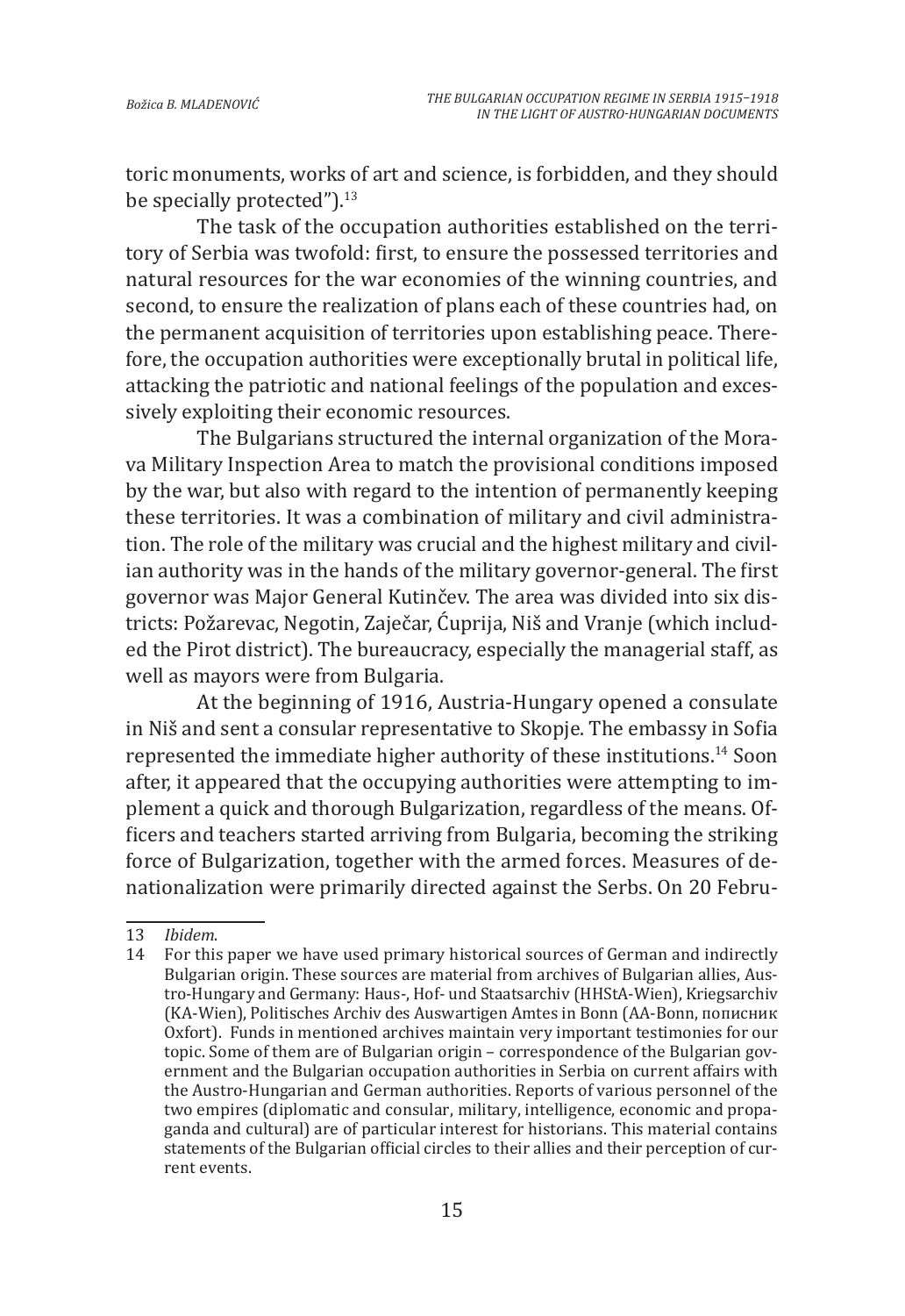ary 1916, Colonel von Lustig, an Austro-Hungarian liaison officer at the headquarters of the German 11<sup>th</sup> Army, wrote a confidential report to his supreme command: "The Bulgarians do not fail to take advantage of their occupation of eastern Serbia and Macedonia. They introduced their new administration in a ruthless and brutal manner [...]. The process of Bulgarization had two main directions: the destruction of the upper and middle classes of the local population and the enforced introduction of the Bulgarian language."<sup>15</sup>

One of the first measures undertaken was the mass deportation of adult males. On 14 December 1915, the governor-general ordered "all soldiers from 18 to 50 years of age who have served in the Serbian Army, all officers, former teachers, priests, journalists, former deputies, military officers, and all suspicious persons" to be captured and interned.16 However, during the first few months, the Bulgarians carried out mass executions under the guise of deportation. People were arrested and allegedly deported to Bulgaria, while in fact they were killed on the way. Colonel von Lustig was informed about that and he reported the following: "It is known that most of the Serbian intelligentsia, i.e. functionaries, teachers, priests and others, withdrew with what was left of the Serbian Army, but a certain number of them gradually started to return for psychological or material reasons. Here, in [Bulgarian]-occupied territory, it is virtually impossible to find either them or those that did not flee; they have 'gone to Sofia,' as the new Bulgarian saying goes. These men were handed over to Bulgarian patrols (usually *komitas*) as suspects without any judicial procedure, with the order that they should be 'taken to Sofia.' The patrols usually return the next day without them. Whether they are taken 20 or 200 kilometers, it is all the same. The patrols pack up spades, disappear into the mountains and quickly return, but without the prisoners. Bulgarian officers do not even try to conceal the executions, they boast about them."17

At the end of 1918, immediately after the war, the International Inquiry Committee found that at least a hundred Serbian priests had been killed in this way in the regions of Niš, Zaječar, and Surdulica, and that the bishop Vićentije and his deacon Cvetko had been killed in the Kačan-

<sup>15</sup> Haus-, Hof-und Staatsarchiv- Wien (HHStА), Politische Abteilung I, К. 976, an attachment to the letter to the Supreme Command to the Ministry of Foreign Affairs 26 February 1916.

<sup>16</sup> Миливоје Перовић, *Топлички устанак*, (Београд: Слово љубве, 1971), 48.

<sup>17</sup> HHStA-Wien, PA I, K. 976.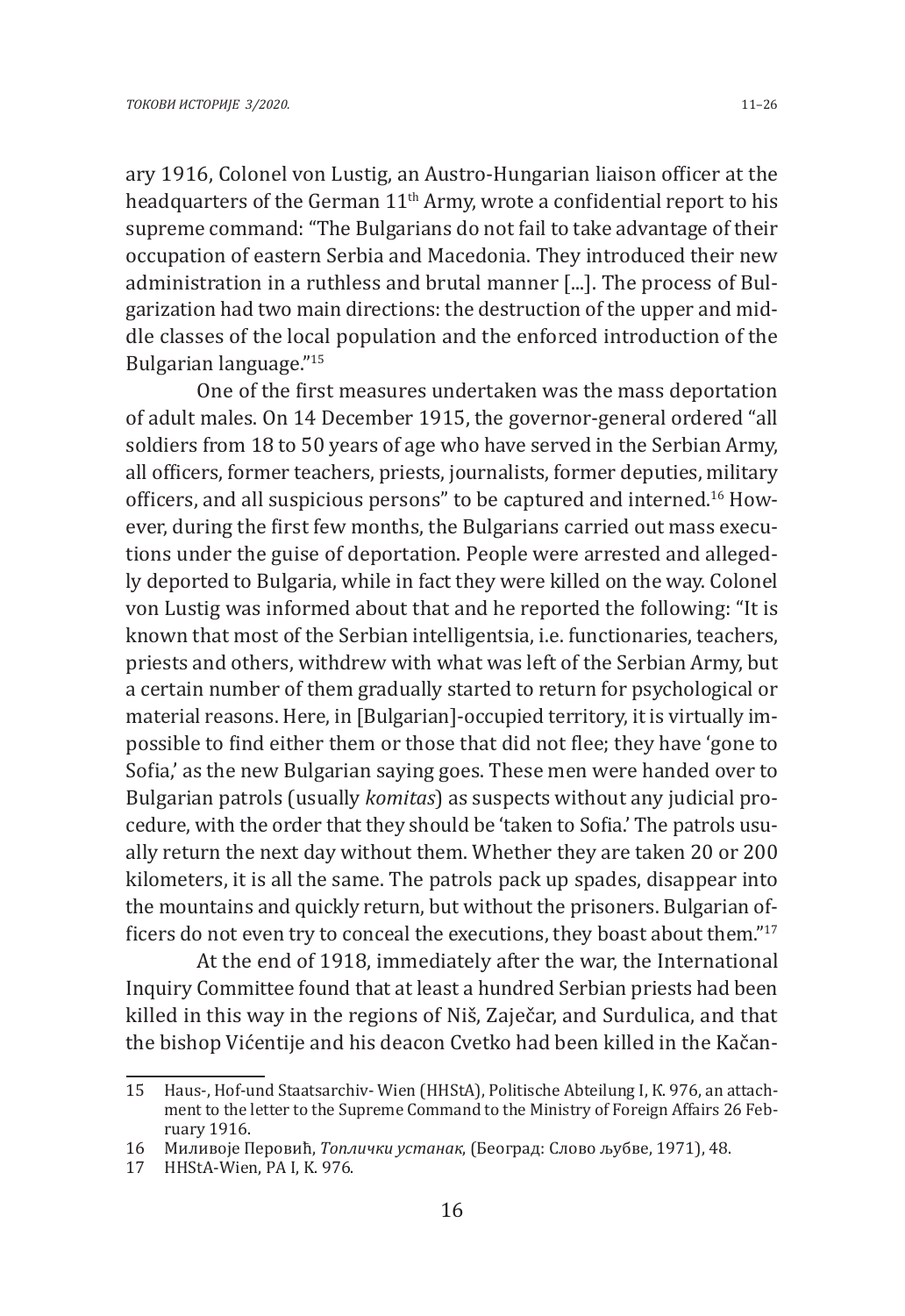ik Gorge<sup>18</sup> The invaders also terrorized the relatives of the victims, plundering some of them. Colonel von Lustig reported that evil did not, by any means, end with "sending the men to Sofia," and that the relatives or heirs of the victims were also killed.<sup>19</sup>

The occupying authorities declared a new "Property Law" by which they seized all movable and immovable property of persons who were not in the same place as their assets at the time the Bulgarian troops entered. The law also affected persons who had their property in several different places and they could not be in all of them at the same time. Colonel von Lustig commented: "In any case, such measures systematically impoverish the wealthy classes, [...]"<sup>20</sup>

Although in the spring of 1916, the brutal terror began to subside, the violence did not stop. The deportation of undesirables still continued. In mid-September, the Austro-Hungarian Consul Kolrus informed Baron Burian, the foreign minister of Austria-Hungary, that "although the mass internments by the Bulgarian side are not conspicuous, the male civilian population was still being sent quietly and unobtrusively, usually at night, to Bulgaria."21 Deportation and various kinds of violence were aimed at the peasantry, because practice had shown that Serbian national consciousness was deeply rooted in all layers of Serbian society.

The use of Serbian personal names, signs, language, and script had been prohibited from the very beginning of the occupation. Colonel von Lustig wrote in a report: "Just a few weeks after the fall of Niš, there could not be found a single Serbian inscription on the streets or stores. The surnames Petrović, Marković, Živković became Petrov, Markov, Živkov in a single swoop."<sup>22</sup> At the end of July of 1916, the Austro-Hungarian consul in Niš, Kolrus, reported to his superiors that the Bulgarians were implementing "scarce cultural resources" as a part of their policy of denationalization and that "except for the introduction of Bulgarian schools, it is not possible to specify any other institution of this kind."<sup>23</sup> Upon the

19 HHStA-Wien, PA I, K. 976.

<sup>18</sup> *Documents relatifs aux violations des conventions de La Haye et du Droit international en general commises de 1915–1918 par les Bulgares en Serbie occuppée*, 1–3, (Paris: Français Cartonne, 1919); *The Enemy in Serbia, Documents Relative to the Bulgarian Atrocities 1915–1918,* (Paris, 1919); R. A. Reis, A. Bonnassieux, *Requisitoire contre la Bulgarie*, (Paris: Librairie Bernard Grasset, 1919).

<sup>20</sup> Ibidem.<br>21 Ibidem.

<sup>21</sup> Ibidem, report from Niš on 16. September 1916.

<sup>22</sup> HHStA-Wien, PA I, K. 976, an attachment to the letter to the Supreme Command to the Ministry of Foreign Affairs 26. February 1916.

<sup>23</sup> HHStA-Wien, PA I, K. 976, report from Niš on 22. July 1916.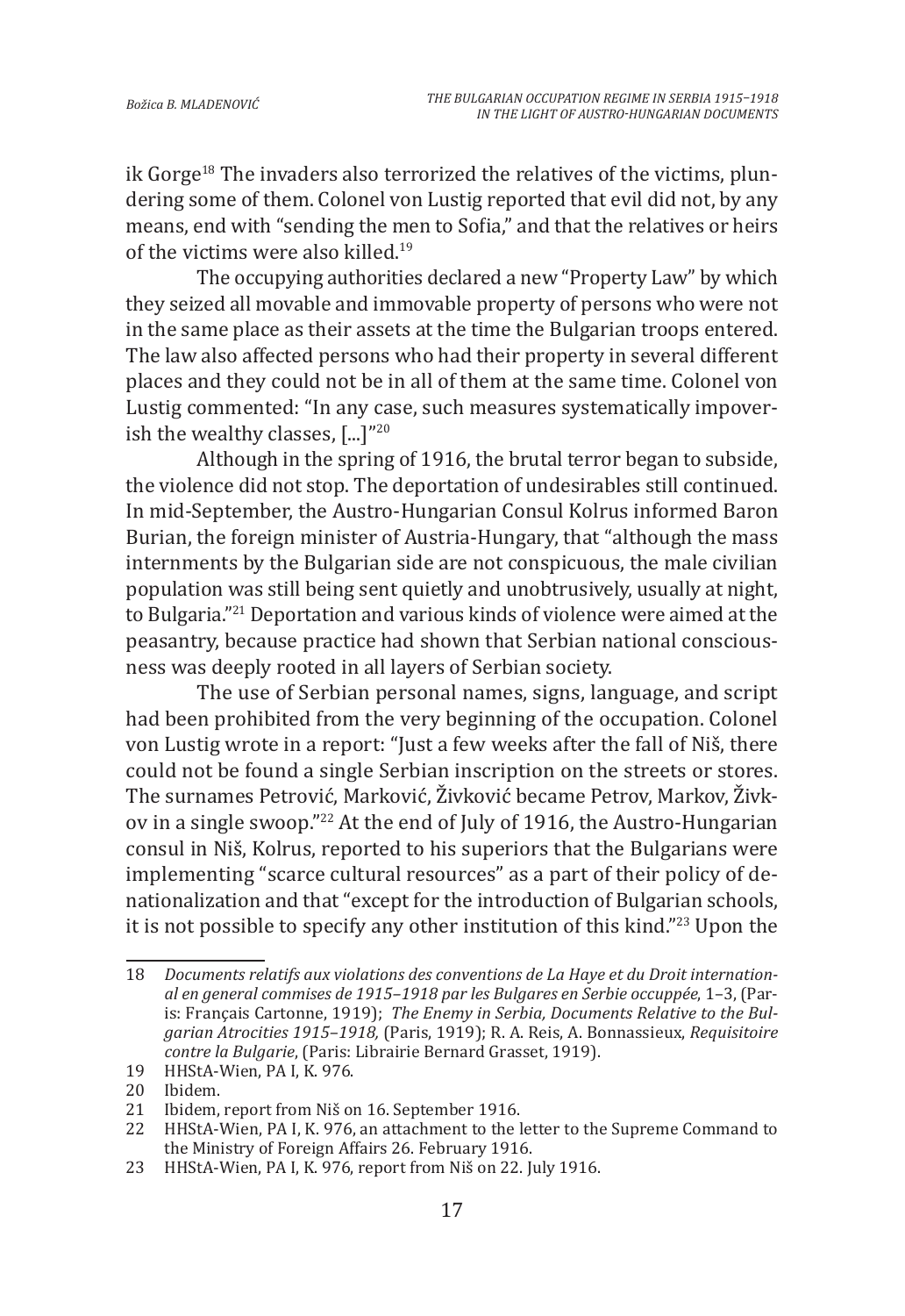occupation, some primary schools were opened and worked during the spring of 1916. The language used was exclusively Bulgarian, and Serbian children – schoolchildren were given Bulgarian names and surnames during the registration. The only subject taught seriously was the Bulgarian language, while everything else was only propaganda focused on the consciousness of young generations who were to "become" Bulgarians. At school celebrations children were encouraged to express their satisfaction at "regaining Bulgarian nationality."

From the autumn of 1916 and during 1917 new elementary schools were opened, as well as high schools in several towns. Teaching was in Bulgarian and entirely conformed to Bulgarian propaganda, while attendance was obligatory for all Serbian children. In the occupied territories of Serbia, books were printed and distributed among the population free of charge for the purpose of this political and educational propaganda. Niš schools showed documentaries about "the Bulgarian Pomoravlje." A number of Bulgarian university professors and ethnologists, historians, and geographers were in charge of developing the ideological basis for Bulgarization.24

In June of 1917, *Moravski Glas*, the organ of the occupying administration, was founded in Niš. Bulgarian officers had the final word in editing and soon the editorial office had become a kind of propaganda headquarters. Somewhat later, a cultural and artistic association called "Moravsko Društvo" was initiated. At the end of 1917, it began with organized work. In the beginning, its activity was reduced to recruiting male youth under the age of 20 for preparing tamburitza concerts. The next step was establishing the orchestra. The vice-consul reported: "Under the influence of certain young police agents, who purposely joined this association, the orchestra gradually turned into an organized body of over 50 young 'New Bulgarians' in the service of the political police and propaganda."25 In that way a number of "young people eager to live life" and "had nothing to do with politics" had been recruited. By joining the orchestra, they "gained some freedom, such as the right to move at night." The "Moravsko Društvo" eventually started becoming involved in economic activities and its activists founded a trade cooperative. Its members were given a monopoly to import various goods from abroad, on condition that they declared themselves Bulgarians.<sup>26</sup>

<sup>24</sup> Ibidem.<br>25 HHStA-

<sup>25</sup> HHStA-Wien, PA I, K. 976, report from Niš on 22. July 1916.

<sup>26</sup> Ibidem.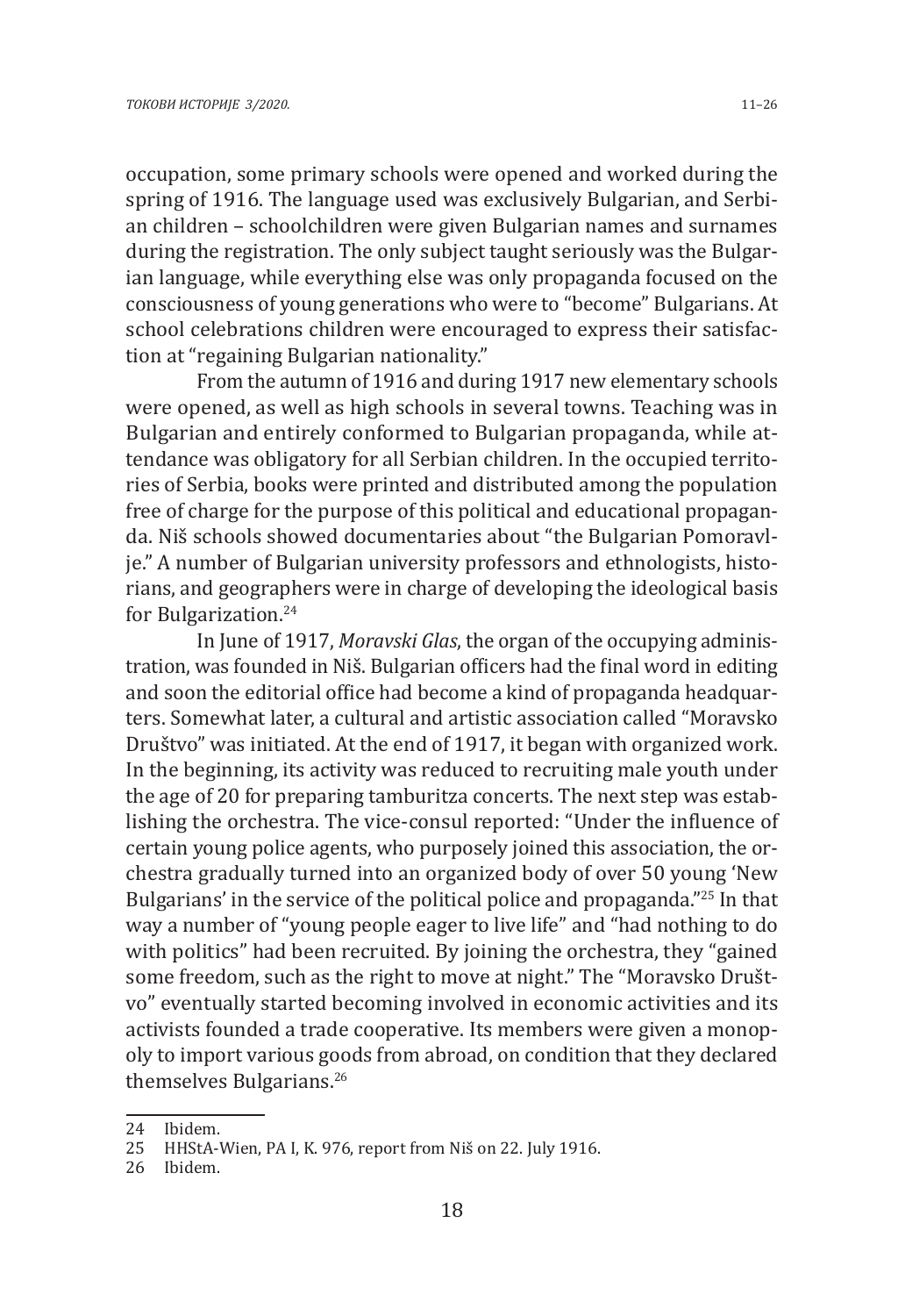A Morava People's Education Committee was established in Sofia to monitor the entire propaganda activity. Releasing prisoners, returning from deportation or condoning the death penalty were measures often applied when those concerned and their families declared themselves as Bulgarians. The authorities invested a lot of effort and energy in order to compel the population to declare themselves as Bulgarians in various petitions to King Ferdinand, Prime Minister Radoslavov, and the Bulgarian authorities in general. These addresses were usually written by the occupation authorities, or were received pre-written from Sofia. The local officials were asked to gather signatures, as many as possible, by force if necessary.<sup>27</sup>

The headquarters of the Macedonia Military Inspection Area was in Skopje. This area encompassed the following districts: Skopje, Kumanovo, Tetovo, Štip, Tikveš (Kavadar), Bitolj, Ohrid, Prizren, and Priština. The occupation authorities also sought to impose Bulgarization by any means necessary. Sometimes they went to the extreme and practiced procedures considered ridiculous by their Central Power allies. Colonel von Lustig thought it bizarre that the mosque minaret and the bell tower of the Orthodox Church in Skopje were "painted red-green-white, from top to bottom."28 The new authorities, relying on pro-Bulgarian elements of the local population and personnel that had arrived from Bulgaria, tried to intensify their propaganda through the press, publications, public lectures, schools and cultural associations, creating a new political and ideological situation in Macedonia and Kosovo. The Austria-Hungarian Supreme Command's assessment of the actions of the Bulgarian occupation authorities in Kosovo reads: "As everywhere in Macedonia, the action must be directed toward converting the country into a purely Bulgarian land, at the cost of turning it into a Bulgarian desert" and "to carry out Bulgarization by fire and sword."<sup>29</sup>

The Bulgarian occupying authorities easily gained power over the deeply confused and extremely unhappy Serbs.<sup>30</sup> According to Austro-Hungarian sources, from Macedonia, they were sent to internment to Bulgaria or they emigrated to the Governorate of Niš. In Kosovo, the Bulgarian

<sup>27</sup> Ibidem, K. 976, report from Niš on 16 May, 11 July and 13 November 1917.<br>28 HHStA-Wien. PA I. K. 976. an attachment to the letter to the Supreme Comi

HHStA-Wien, PA I, K. 976, an attachment to the letter to the Supreme Command to the Ministry of Foreign Affairs on 26. February 1916.

<sup>29</sup> Kriegs Archiv-Wien (KA), Op. Abt. Nr. 40904, Baden 20 Jun 1917.

<sup>30</sup> HHStA-Wien, PA I, K. 976, 4 March 1917, No. 17500 (and the telegram on 3 March 1917, in attachment), telegram No. 343/1 on 28 March 1917, 20 March 1917, No. 18193.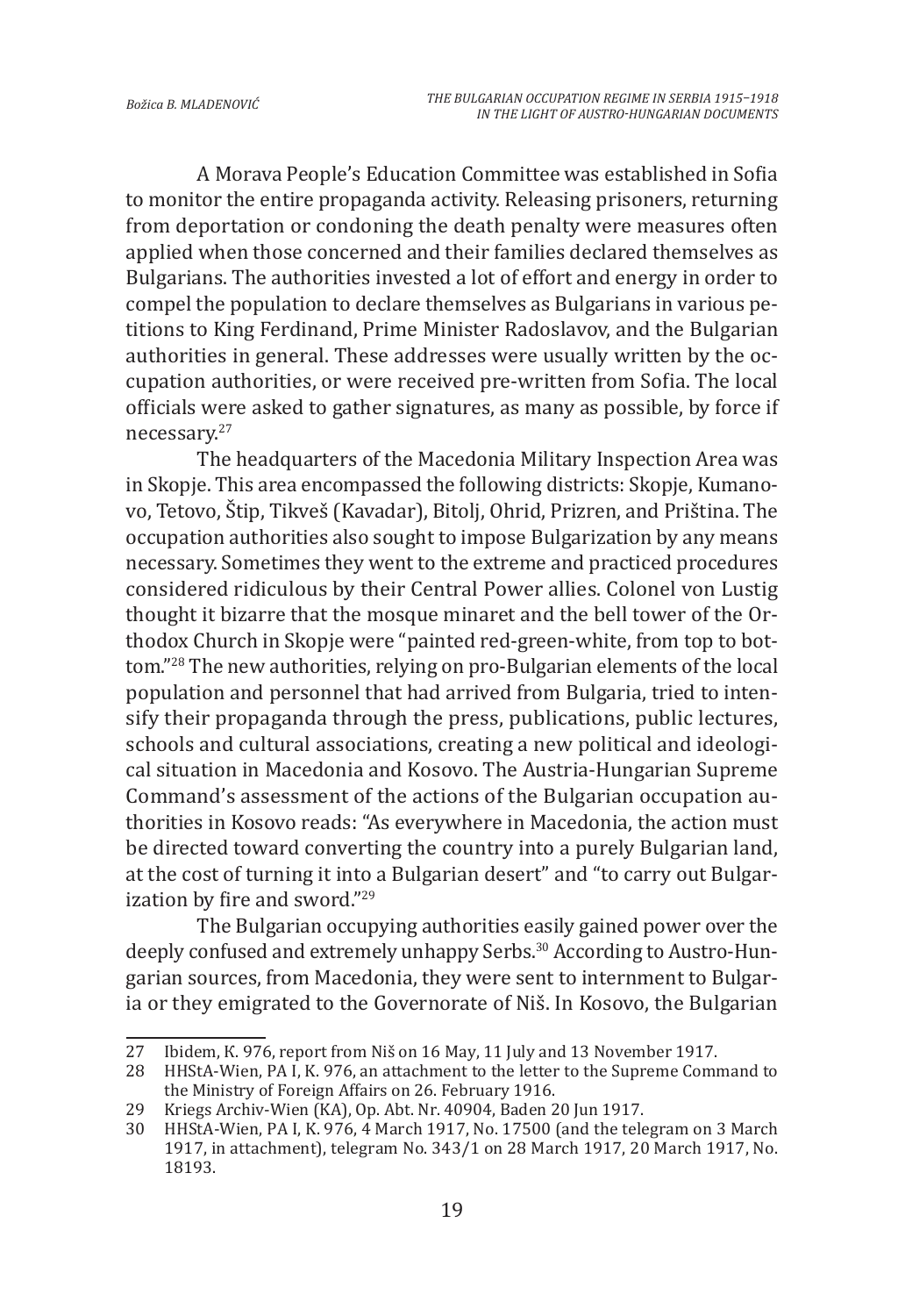violence forced the Serb population into complete submission. The Austro-Hungarian Supreme Command received a report: "It seems to me that the Serbs have already become harmless. It seems that a significant part of the population can be assimilated really quickly, while the intelligentsia has largely been destroyed, and partly deported and interned in Bulgaria or in the 'Morava' district."31 The Albanians and Turks were more difficult to handle since they resisted stubbornly. Therefore, they felt the "benefits" of the Bulgarian authorities on their own skin. The measures introduced can best be described by the fact that they were attached to labor groups made of hungry men forced to do hard physical labor. An eyewitness testified to skeletons falling dead from hunger during the work. The next person in line would replace the dead man immediately.<sup>32</sup>

The first sentence of a report by Vice-Consul Has, written several days after the Bulgarian occupation, describes precisely the result of Bulgaria's efforts to denationalize the occupied territories: "The 'liberated Bulgarians in Morava' truly rejoice to see their 'liberators' leave."<sup>33</sup> All the measures applied, from the most brutal terror to granting privileges, yielded a result equal to zero. However, this was clear much earlier, even when the denationalization was in full swing. A report by the military governor-general in Nis on 20 November 1916 says: "the majority of the population in this part of the former Serbia, now the Morava Military Inspection Area, consider themselves to be Serbs," in fact "they are purely Serbian or consider themselves as such." An analysis of the census conducted in the summer of 1916, from county to county, was in full compliance with the expressed point of view: for Vranje and its surroundings, "it would be naive to believe that the population of Vranje was Bulgarian and could be assimilated anytime soon"; for Pirot and its surroundings, "the population of the district [...] today is Serbianized and feels itself to be Serbian, lives with Serbian feelings patiently waiting for the establishment of the kingdom of Serbia"; in Niš and its surroundings, "according to statistics from May of this year, the population of the district consists of 170,000 Serbs, 31 Bulgarians, the rest being other nationalities."<sup>34</sup>

The failure of Bulgarization was also fully evident in school and educational policy. On 22 July 1916, the Austro-Hungarian Consul in Niš, Kolrus, reported that the Bulgarians had persuaded students to express,

<sup>31</sup> KA-Wien, Op. Abt. Nr. 40904.

<sup>32</sup> Ibidem, as well in several documents from: HHStA-Wien, PA I, K. 976 и 977.

<sup>33</sup> HHStA-Wien, PA I, K. 975, report from Niš on 6 October 1918.

<sup>34</sup> KA-Wien, Op. Abt. Nr. 40904.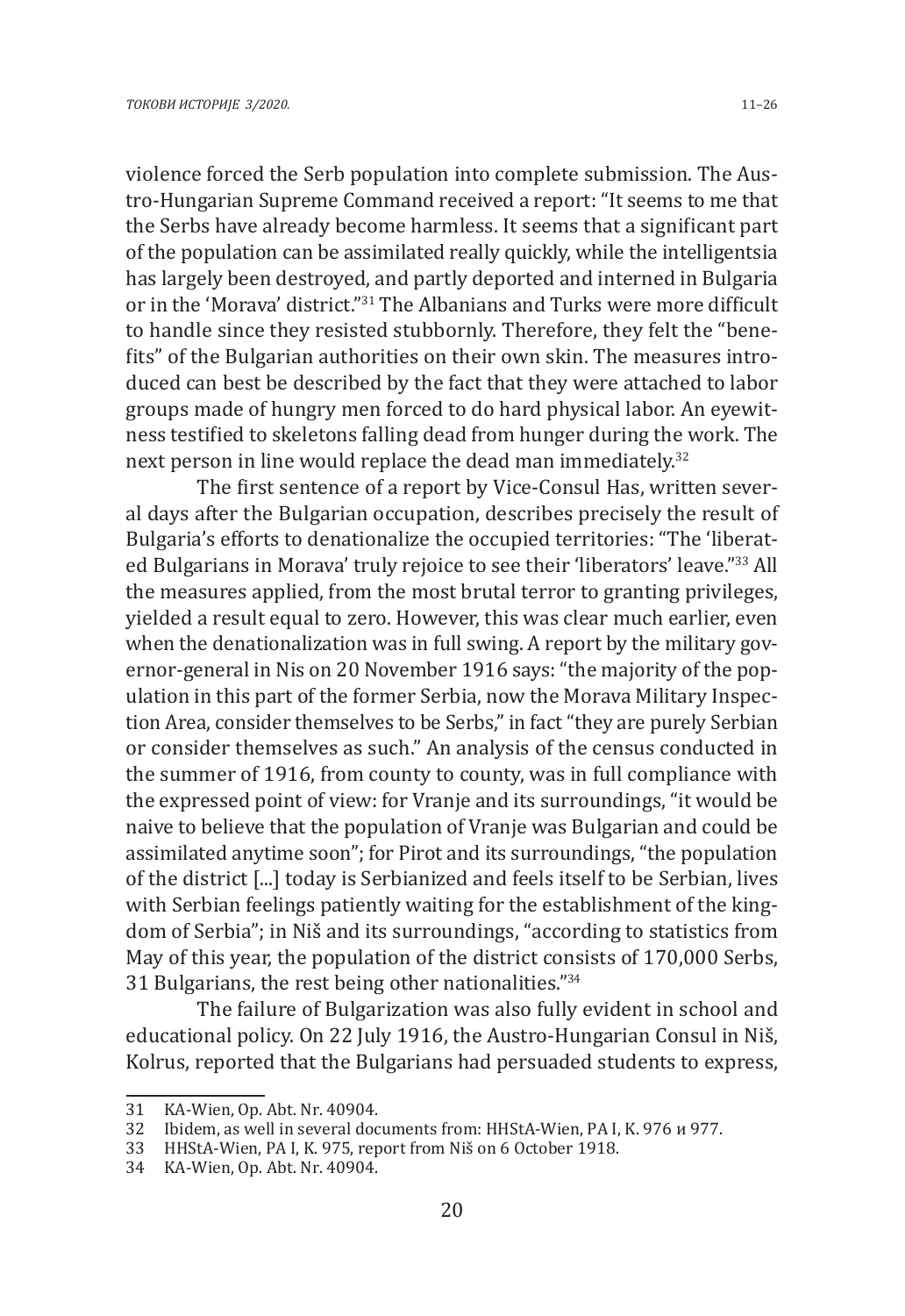at a school performance, joy over becoming Bulgarians again, but "the rehearsal turned out unfavorably for the Bulgarians" as the parents cried when they saw what was being done to their children.<sup>35</sup> A particularly distinctive case was presented in the report of Vice-Consul Has written on 24 February 1918: on Saturday 16 of February, a "propaganda film show" was performed for students of grammar school in Niš and "various landscapes of 'Bulgarian Pomoravlje'" were presented. Then the principal told the students "using the usual phrases" that the "Morava region has always been Bulgarian and must remain Bulgarian," and that the students had to keep in mind that "their parents have always been Bulgarians and now, after the liberation, will remain so forever." Has writes further: "On this, one boy shouted: 'our parents have always been Serbs and they will always remain that'. There was a commotion, and the children erupted with stormy shouting of 'long live Serbia!' The principal requested the names of the protesters, but no one would tell him. The next day, an investigation was carried out, but with no results. As the principal was lecturing on politics again, an open discussion took place in which the children taught him better. They openly said that they were asked the impossible if required to feel as Bulgarians. The father of one of them is a Serbian officer, the father of another one is in a Bulgarian prison, the father of a third one was shot by Bulgarians upon the fall of Niš, etc. The principal did not know what to say, so he took the usual Bulgarian *ultima ratio* warning the students on a danger they were putting their families in, as they would be interned. At that point the discussion was over." Has remarked: "This case sheds a different light on the repeated claims made by the press that the entire population, and especially the youth, were celebrating their Bulgarian liberators, as these children, the whole population, is aware of its nationality, although it is not shown so openly [...]. In practice this is not a historical quibble but the conviction of the population, clearly reflected in the hasty manifestations of the school youth."<sup>36</sup>

All the other imposed measures resulted only in convincing the Bulgarian allies that Bulgarization was having little success. In a report on 26 August 1917, Count Otto von Czernin, the representative of the Dual Monarchy in Sofia, wrote to his brother Ottokar that the Bulgarian claims should be questioned as the "population of the Pirot district [...], with the

<sup>35</sup> HHStA-Wien, PA I, K. 976; here are the reports of Kolrus, Has and Otto Czernin that are mentioned later in the text.

<sup>36</sup> HHStA-Wien, PA I, K. 976; here are the reports of Kolrus, Has and Otto Czernin that are mentioned later in the text.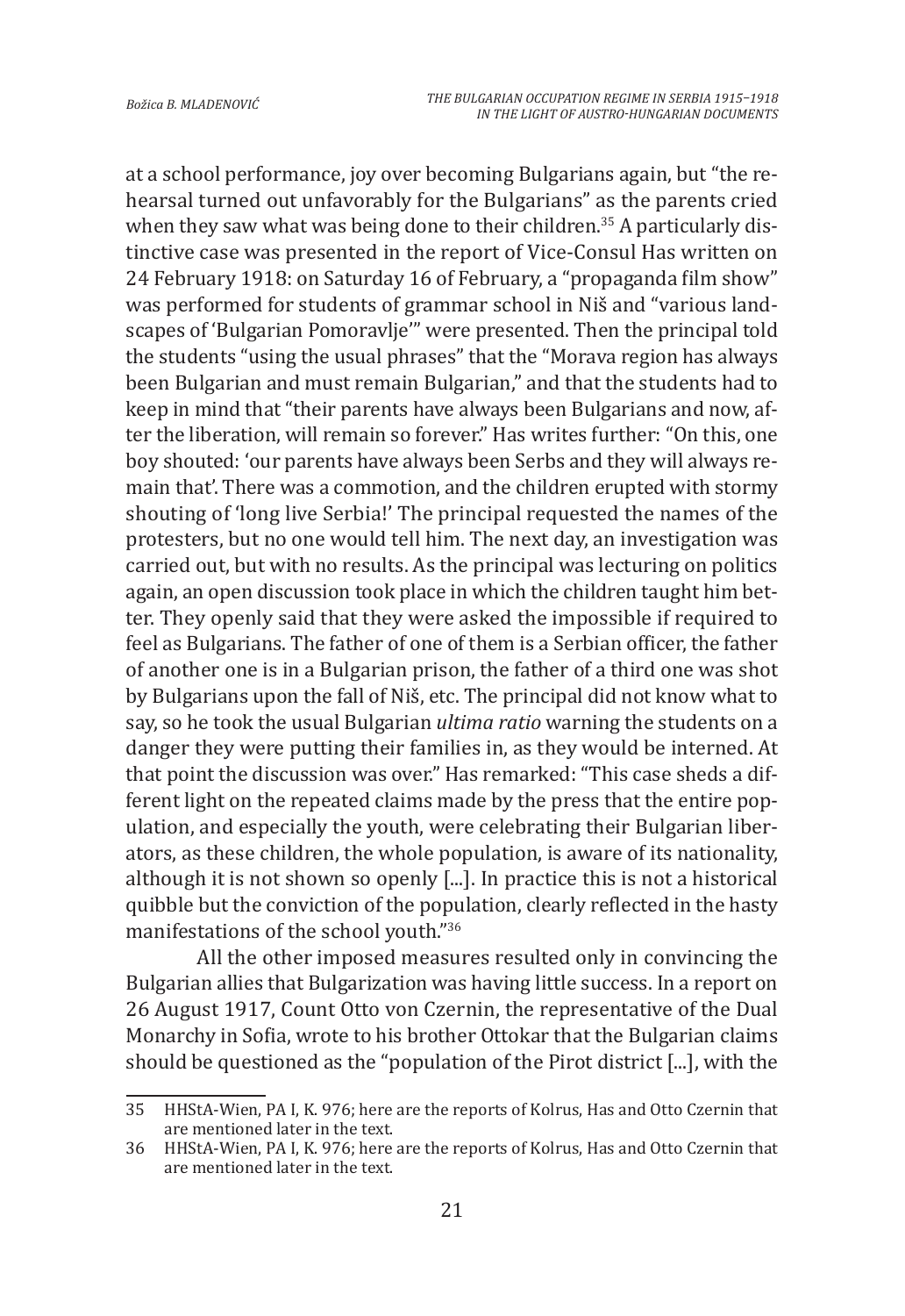exception of a few elderly people, feels it is Serbian," that he had confidential information that the residents of Niš were "very bitter against the Bulgarians," that "barely anyone reads the *Moravski Glas*, the Bulgarian newspaper founded for propaganda purposes," that "only some citizens or merchants who only wish to benefit from the present circumstances, could be considered as Bulgarians," that the locals do not take seriously the Bulgarian aspirations to Niš, etc. 37

In January of 1918, Vice-Consul Has reported that some residents of Zaječar and Brza Palanka, despite the pressure, refused to sign statements saying they were Bulgarians. The local authorities in Niš, also, were expecting conflicts as a result of the orders to collect signatures since "just today the largest and most influential families, mostly commercial, have declared that they would not sign" such a statement (because they were convinced that "if they participated in an anti-Serb incident, their future would be ruined"), so some traders "have already informed of their sickness in order to get consent for their absence when the day of such manifestation comes," Niš Mayor Strabanov, brought over from Sofia, believed that the declaration of nationality could not be extorted from the citizens of Niš and that this step could only crate problems to the occupying authorities. On 8 August 1918, Has reported that "to this day the Bulgarians have failed" to get even a formal statement from residents of Niš that they are Bulgarians, in spite "numerous attempts." In Niš, an opinion prevailed that the Bulgarian occupation was only "a short transitional period" and that "the Serbs would come back," which completely differed from the Bulgarian press releases, and "people were firmly convinced that Niš would belong to Serbia again." <sup>38</sup>

In the Macedonia Military Inspection Area, things were not going too well for the occupation authorities either. The Bulgarization propaganda campaign had to be constantly reinforced, becoming a real psychological terror. Phrases with no content, regarded as if they were sacred, dominated public life suppressing all opinions except those preached by the authorities. In June of 1918 the Austro-Hungarian Consul in Skopje noted: "The basic term in use is the term 'great'. The great history of Bulgaria, the greatness of the Old Bulgarian Empire, the great Bulgarian Army, also the great Bulgarian culture [...] etc., etc., represent subject of almost all public appearances [...]."<sup>39</sup>

<sup>37</sup> Ibidem.

<sup>38</sup> Ibidem, K. 975, report from Skopje on 9 Jun 1918.

<sup>39</sup> Ibidem.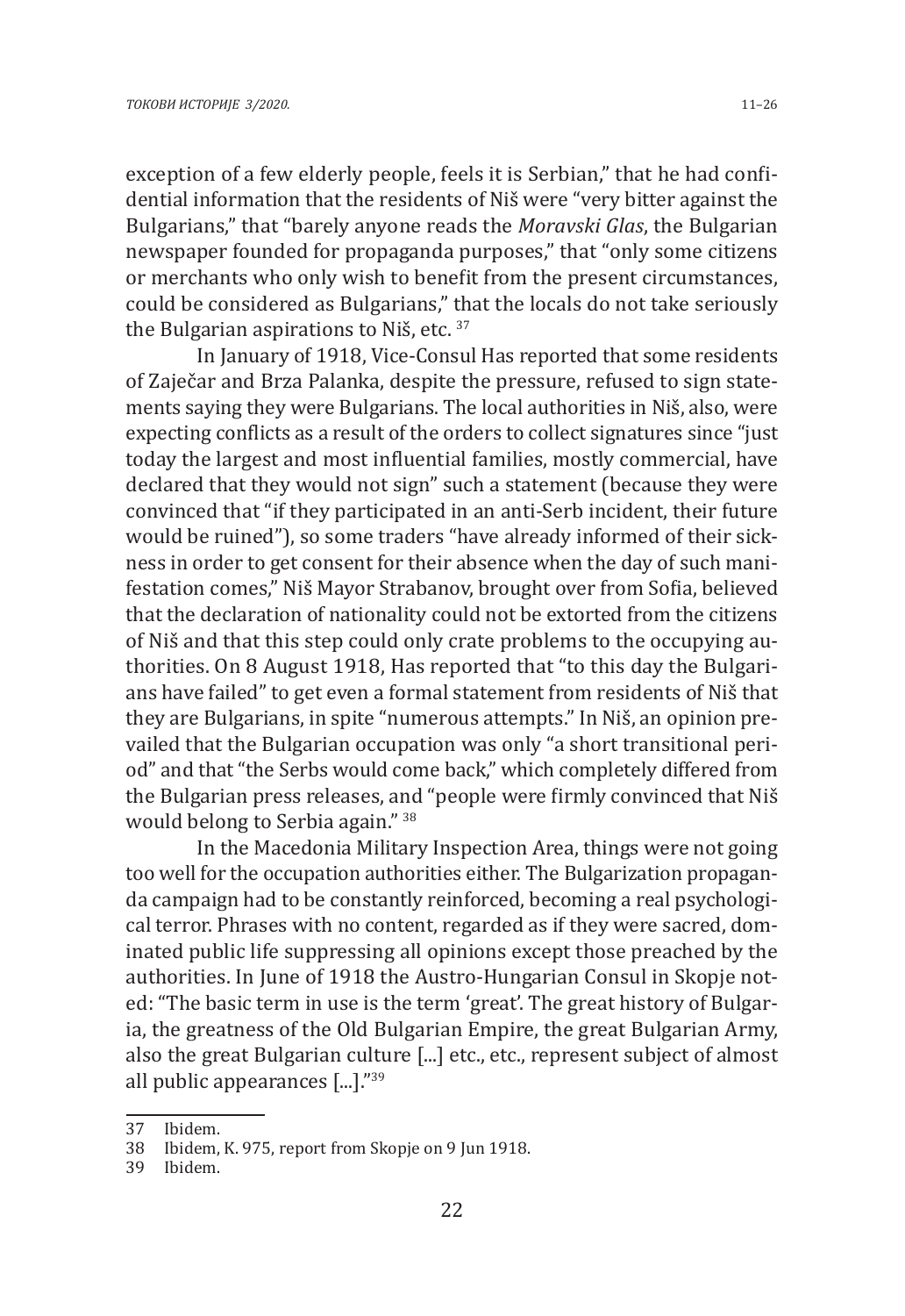For the Kingdom of Serbia the Great War was a fight to the death with regard to the aspirations and plans of the invading countries and their actions during the occupation of Serbia's territory. The Sofia agreement stipulated the destruction of the Kingdom of Serbia as an independent state. The Central Powers attempted to divide Serbia's territories once and for all. However, the tide of the war turned against them!

#### **Summary**

In the occupied part of Serbia, the Bulgarians structured their internal organization to match the provisional conditions imposed by the war, but also with regard to the intention of keeping these territories permanently. It was a combined military and civilian administration. The military role was crucial and the highest military and civilian authority was in the hands of the military governor-general. The bureaucracy, especially the managerial staff, as well as the mayors came from Bulgaria. In the course of the war, although the Hague Conventions specifically protected the civilian population, private property, state property, the Bulgarian state violated articles 46, 47 and 56 and selectively applied articles 45 and 52 b of the Hague Convention.

The Bulgarian occupation authorities endeavored to submit the Serbs and turn them into "good" Bulgarians. In doing so, the occupation authorities applied the following methods: internment, Bulgarization, and ruthless economic exploitation. In the area of Niš and in Macedonia, deportations began immediately. Deportees were priests, teachers, doctors, deputies, etc. The use of Serbian personal names, language and script was forbidden. Regulations were issued ordering the confiscation of textbooks and teaching materials in the Serbian language, Serbian books, pictures and maps at public institutions, bookstores, and private homes. The occupation officials received orders on the "absolute prohibition of any correspondence in the Serbian language." Parishes of Serbian priests were assigned to Bulgarian priests and the occupied areas were placed under the direct authority of the Bulgarian Church. Churches and monasteries were desecrated and looted. Schools in Bulgarian language with Bulgarian teaching staff were established. The Bulgarian occupation authorities exercised preventive punishment over the occupied population for three years, demonstrating power and brutality. It was an unsuccessful attempt to turn the residents of the Kingdom of Serbia into "good Bulgarian citizens."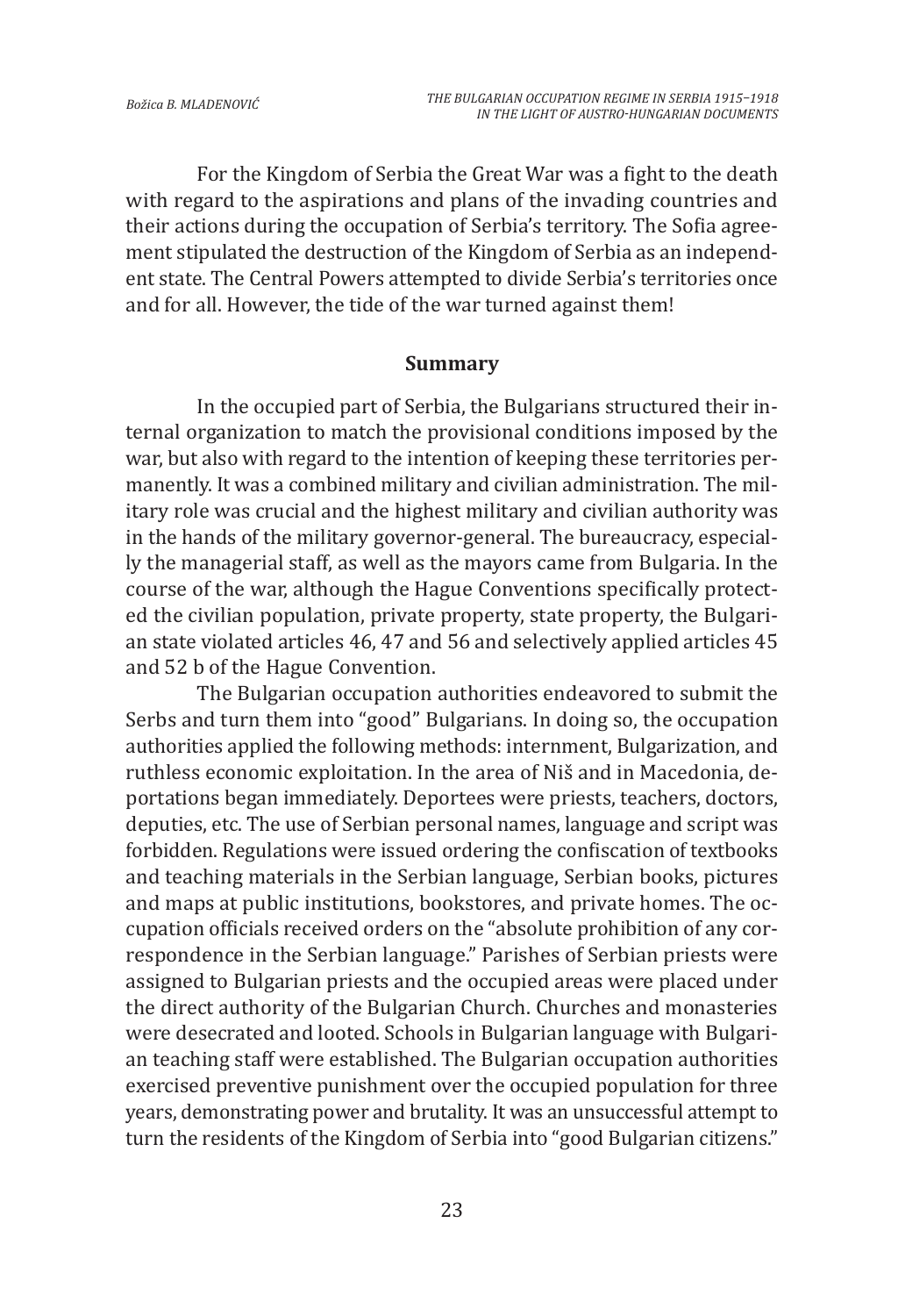## **Sources and Literature**

- Politisches Archiv des Auswartigen Amtes in Bonn. Oxfort.
- Haus-, Hof- und Staatsarchiv- Wien. Politische Abteilung.
- *Documents relatifs aux violations des conventions de La Haye et du Droit international en general commises de 1915–1918 par les Bulgares en Serbie occuppée,* 1–3. Paris: Français Cartonne, 1919.
- *The Enemy in Serbia, Documents Relative to the Bulgarian Atrocities 1915– 1918.* Paris, 1919.
- Avramovski, Živko. *Ratni ciljevi Bugarske i Centralne sile 1914–1918*. Beograd: Institut za savremenu istoriju, 1985.
- Avramovski, Živko. "Bugarske pretenzije na aneksiju delova Kosova u prvom svetskom ratu (1915–1916)", *Jugoslovensko-bugarski odnosi u XX veku 2*, 1982, 110–151. (cyrillic)
- Lalkov, Milčo. *Balkanskata politika na Avstro-Ungarija 1914–1917*. Sofija: Nauka i izkustvo, 1983. (cyrillic)
- Mitrović, Andrej. "Tajni ugovor između Centralnih sila i Bugarske od 6. septembra 1915". *Međunarodni problemi* 3–4, 1978, 47–65.
- Mitrović, Andrej. *Srbija u Prvom svetskom ratu*. Beograd: Srpska književna zadruga, 1984. (cyrillic)
- Mitrović, Andrej. *Prodor na Balkan*. Beograd: Zavod za udžbenike, 1981.
- Mitrović, Andrej. "Stvaranje nemačke okupacione zone i austrougarske uprave u Srbiji (jesen 1915 – proleće 1916)". *Istorijski glasnik*, br. 1–2, 1977. (cyrillic)
- Milojević, Momir. "Povrede Haških i Ženevskih konvencija u Srbiji". *Srbija 1917. godine*, ur. Slavenko Terzić, 21–35. Beograd: Istorijski institut SANU, 1988. (cyrillic)
- Perović, Milivoje. *Toplički ustanak 1917.* Beograd: Slovo ljubve, 1971. (cyrillic)
- Reis, R. A., A. Bonnassieux. *Requisitoire contre la Bulgarie*. Paris: Librairie Bernard Grasset, 1919.
- Uwe, Friedrich Wolfgang. "Bulgarien und die Mächte 1913–1915. Ein Beitrag zur Weltkriegs- und Imperialismusgeschichte", *Quellen und Studien zur Geschichte des östlichen Europa,* Bd. 21. Stuttgart, 1985.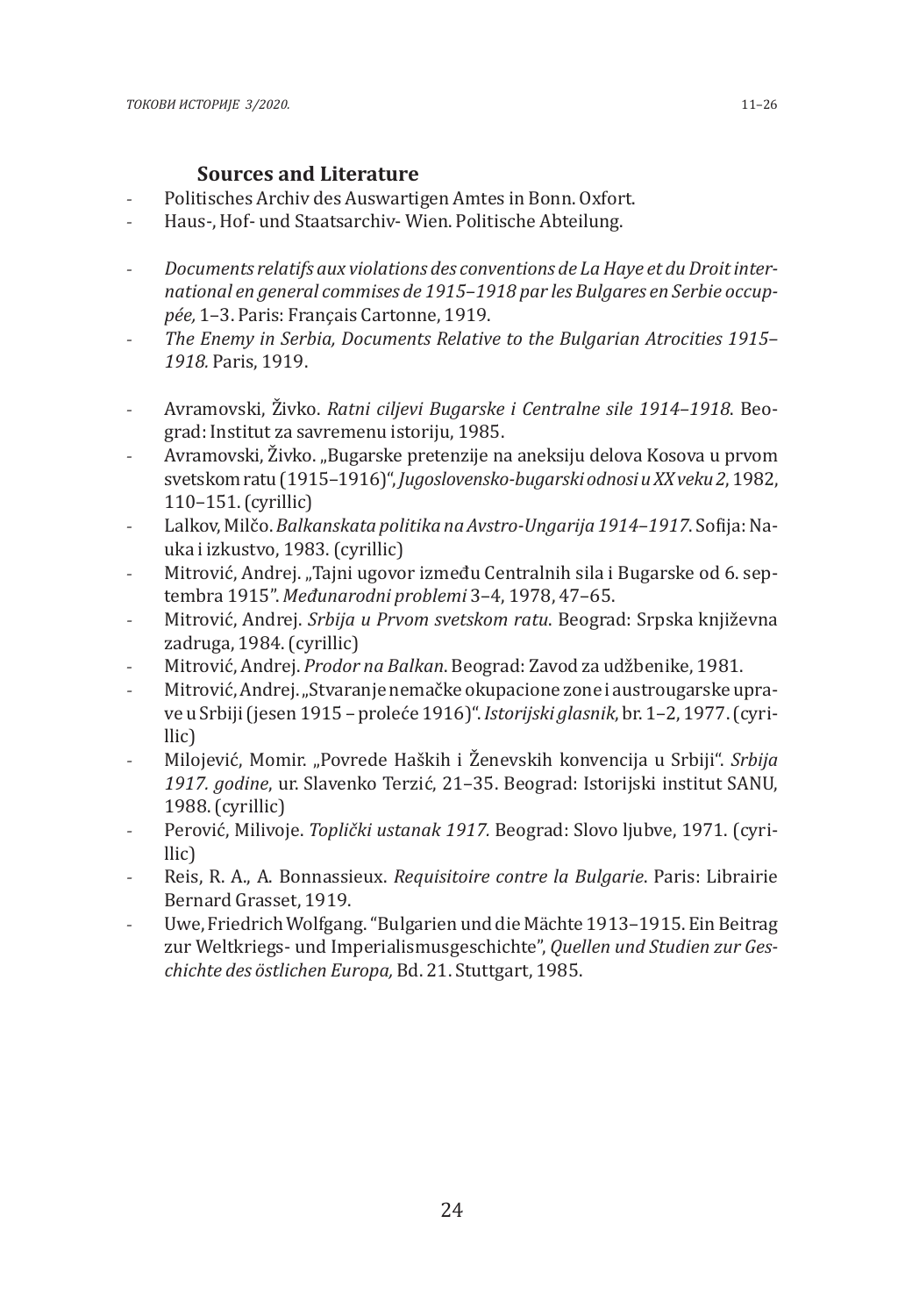### **Резиме**

Божица Б. Младеновић

## **Бугарски окупациони режим у Србији 1915–1918. у светлу аустроугарских докумената**

Апстракт: Oвај рад говори o успостављању и кључним aспектима бугарског oкупационог система у Краљевини Србији oд 1915. дo 1918. Утемељен је на примарним историјским изворима немачког и аустријског порекла и постојећој литератури. Основне карактеристике окупационих власти, кoje су формирале две војно-инспекцијске области: Moрaву и Maкeдoнију, aнализирају се кроз призму кршења Koнвенције и закона и oбичаја ратовања, познате под називом Хашке конвенције из 1908. године.

Кључне речи: Србија 1915–1918, бугарска окупација, Војно-инспекцијска област Moрава, Војно-инспекцијска област Maкедонија, бугаризација (денационализација), eкономска експлоатација

Бугари су у окупираном делу Србије образовали организацију власти која је одговарала привременим условима наметнутим ратом, али и намери да те територије трајно задрже. To je била комбинација војне и цивилне управе. Војна управа је била пресудна, и највиша војна и цивилна власт била јe у рукама војног гувернера. Бирократија, посебно руководеће особље, као и градоначелници долазили су из Бугарске. Током рата, иако су Хашке конвенције посебно штитиле цивилно становништво, приватну својину, државну имовину, бугарска држава је прекршила њихове чланове 46, 47 и 56 и селективно примењивала чланове 45 и 52 b.

Бугарске окупационе власти су се трудиле да потчине Србе и претворе их у "добре" Бугаре. При томе су примењивале следеће методе: интернирање, бугаризацију и безобзирну економску експлоатацију. На подручју Ниша и Maкедоније депортације су одмах почеле. Депортовани су били свештеници, наставници, лекари, посланици и др. Употреба српских личних имена, jeзика и писма била је забрањена. Донета је уредба којом се наређује oдузимање уџбеника и наставног материјала на српском језику, српских књига, слика